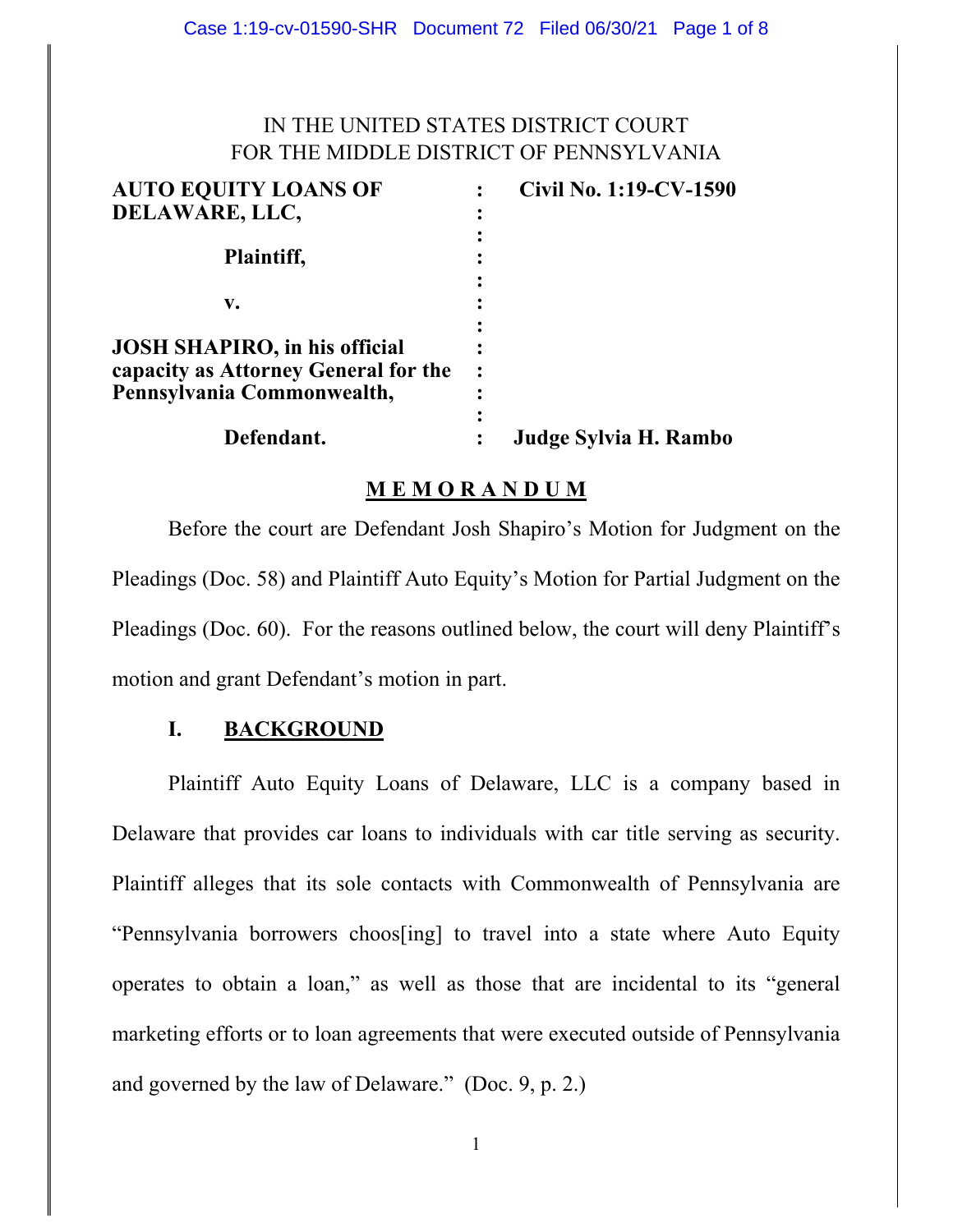On August 7, 2018, Defendant Josh Shapiro, in his official capacity as the Pennsylvania Attorney General, sent a letter to Plaintiff expressing concern that it was providing loans to Pennsylvania residents with interest rates that exceeded the maximum allowed by Pennsylvania law and explaining the Attorney General's position that Pennsylvania applied regardless of Plaintiff's physical location. (Doc. 9-1, p. 2.) On August 15, 2018, Defendant sent a follow-up letter to Plaintiff that requested information and documents but also made clear that Defendant was not acting pursuant to a formal administrative subpoena. (Doc. 9-1.)

 On September 24, 2018, Plaintiff initiated an action against Defendant in the United States District Court for the District of Delaware. (Doc. 1.) The core of Plaintiff's First Amended Complaint is that it operates exclusively in Delaware and that the Attorney General's attempted enforcement of Pennsylvania law against it violates the Interstate Commerce Clause and Due Process Clause of the United States Constitution. Plaintiff alleges that it is in fear of pending enforcement proceedings given the Attorney General's history of filing actions against similar entities. It accordingly requests an "injunction barring the Attorney General from taking any further action against Auto Equity," and a declaration "that the Attorney General has no authority to enforce against Auto Equity . . . any . . . laws or regulations that the OAG is empowered to administer and enforce." (*Id.*, pp. 11, 12.)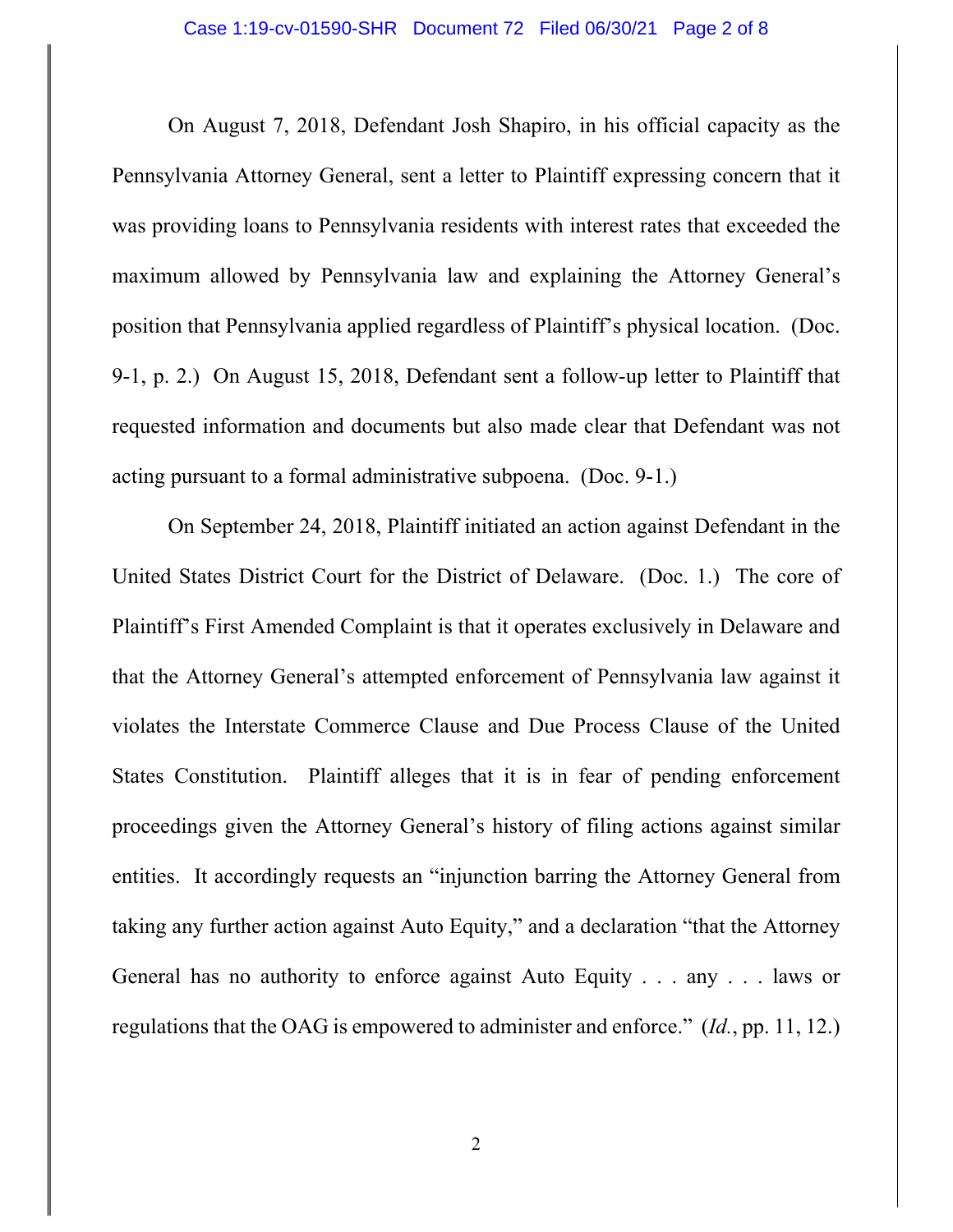On January 24, 2019, Defendant filed a Motion to Dismiss Plaintiff's Amended Complaint or Alternatively for Transfer of Venue, arguing, among other things, that Plaintiff's claims were not ripe and should be properly heard in the Middle District of Pennsylvania. (Doc. 10.) On September 3, 2019, the District of Delaware granted the motion in part, transferring the case to this court and ruling that Plaintiff's sole ripe claim was whether "Defendant's authority even to investigate Plaintiff" was unconstitutional. (Doc. 16, p. 9 (citing *Marathon Petroleum Corp. v. Sec. of Fin. Of Del.*, 876 F.3d 481, 498-99 (3d Cir. 2017).) In support of its ripeness ruling, the District Court expressed agreement with Plaintiff's argument that its claims "raise predominantly legal question that this Court can answer decisively without the need for much, if any, further factual development." (Doc. 16, p. 11.) On September 16, 2019, the case was transferred to this court.

 After transfer, the Attorney General moved this court to reconsider the District of Delaware's denial of its motion to dismiss. On February 6, 2020, the court denied the motion. On September 9, 2020, Defendant filed a motion for judgment on the pleadings primarily arguing that the court should abstain pursuant to the *Younger* abstention doctrine due to a pending state court proceeding. On January 21, 2021, the Attorney General filed a letter with the court contending that Plaintiff failed to comply with discovery and requesting a conference to resolve the issue.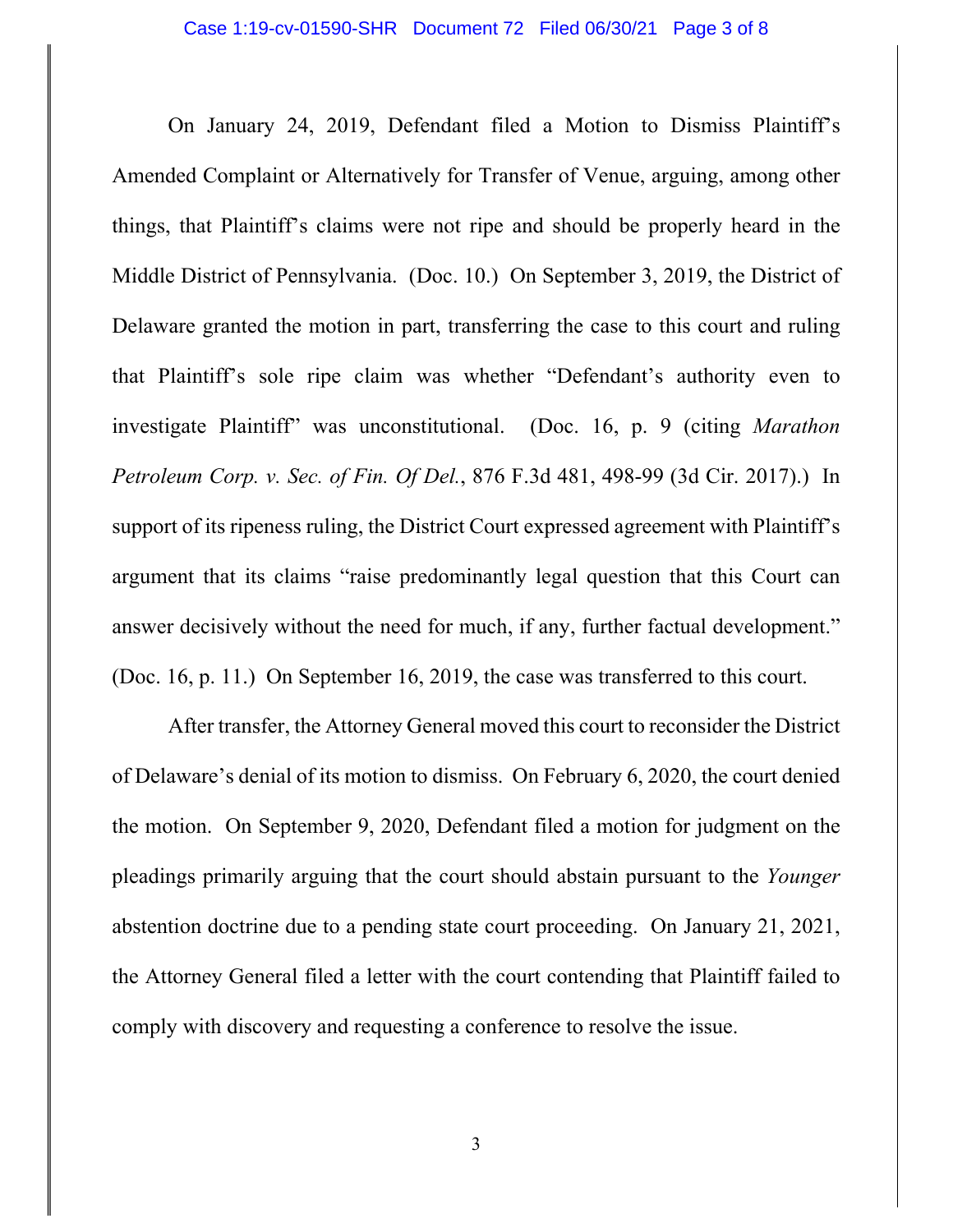On January 26, 2021, the court denied Defendant's motion to abstain and directed the parties to move for partial judgment on the pleadings regarding the constitutionality of the Attorney General's attempt to investigate purported violations of Pennsylvania law by Delaware-based business activities. (Doc. 57.) The court did not instruct the parties to brief the question of whether the potential enforcement of Pennsylvania's usury law against Defendant was constitutional, as the issue was not, and is not, yet ripe.

 On February 16, 2021, the parties submitted their motions for judgment on the pleadings. (Docs. 58, 60.) Both parties subsequently filed opposition briefs (Docs. 62, 63) and reply briefs (Docs. 67, 68), and the Attorney General submitted a brief written by the Delaware Attorney General arguing that Plaintiff's position would threaten the broad investigative powers to which attorneys general are entitled (Doc. 68-1). This matter is thus ripe for review.

#### **II. STANDARD OF REVIEW**

"After the pleadings are closed—but early enough not to delay trial—a party may move for judgment on the pleadings." FED. R. CIV. P. 12(c). As the Third Circuit has explained:

> A motion for judgment on the pleadings under Rule 12(c) is analyzed under the same standards that apply to a Rule 12(b)(6) motion. Consequently, the court must view the facts presented in the pleadings and the inferences to be drawn therefrom in the light most favorable to the nonmoving party, and may not grant the motion unless the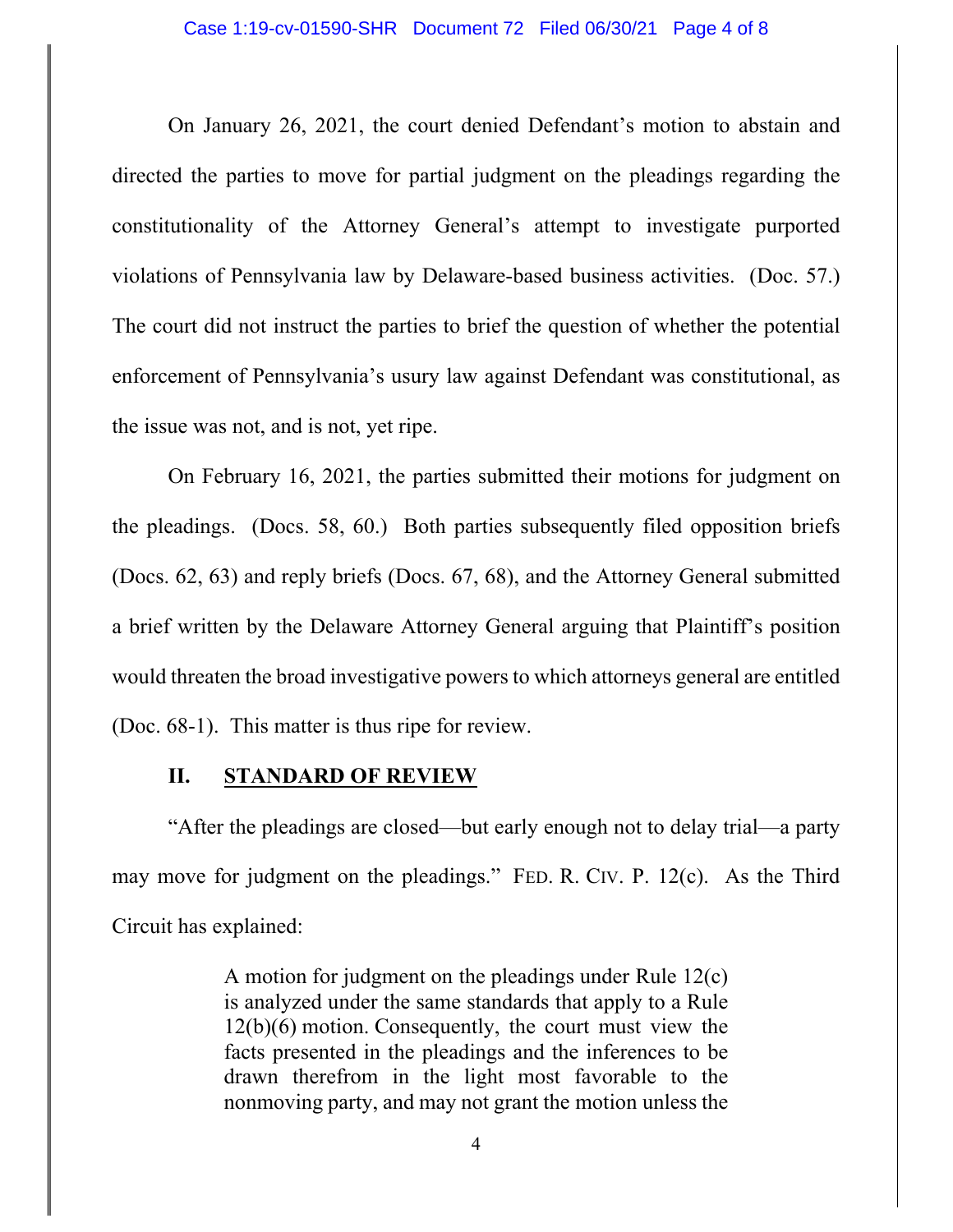movant clearly establishes that no material issue of fact remains to be resolved and that he is entitled to judgment as a matter of law. Thus, in deciding a motion for judgment on the pleadings, a court may only consider the complaint, exhibits attached to the complaint, matters of public record, as well as undisputedly authentic documents if the complainant's claims are based upon these documents.

*Wolfington v. Reconstructive Orthopaedic Assocs. II PC*, 935 F.3d 187, 195 (3d Cir.

2019) (internal quotations omitted).

### **III. DISCUSSION**

Under Article I, Section 8, Clause III of the United States Constitution, Congress has the authority to "regulate Commerce . . . among the several States." This section has been read by the United States Supreme Court to create "a judicial power to invalidate state laws that interfere improperly with interstate commerce," a doctrine referred to as the dormant Commerce Clause. *A.S. Goldmen & Co. v. N.J. Bureau of Sec.*, 163 F.3d 780, 784 (3d Cir. 1999). "The modern law of what has come to be called the dormant Commerce Clause is driven by concern about 'economic protectionism—that is, regulatory measures designed to benefit in-state economic interests by burdening out-of-state competitors.'" *Dept. of Revenue of Ky. v. Davis*, 553 U.S. 328, 337-38 (2008) (quoting *New Energy Co. of Ind. v. Limbach*, 486 U.S. 269, 273-74 (1988)).

Here, Plaintiff argues that the Attorney General's investigation violates the dormant Commerce Clause because Pennsylvania's usury statute, which serves as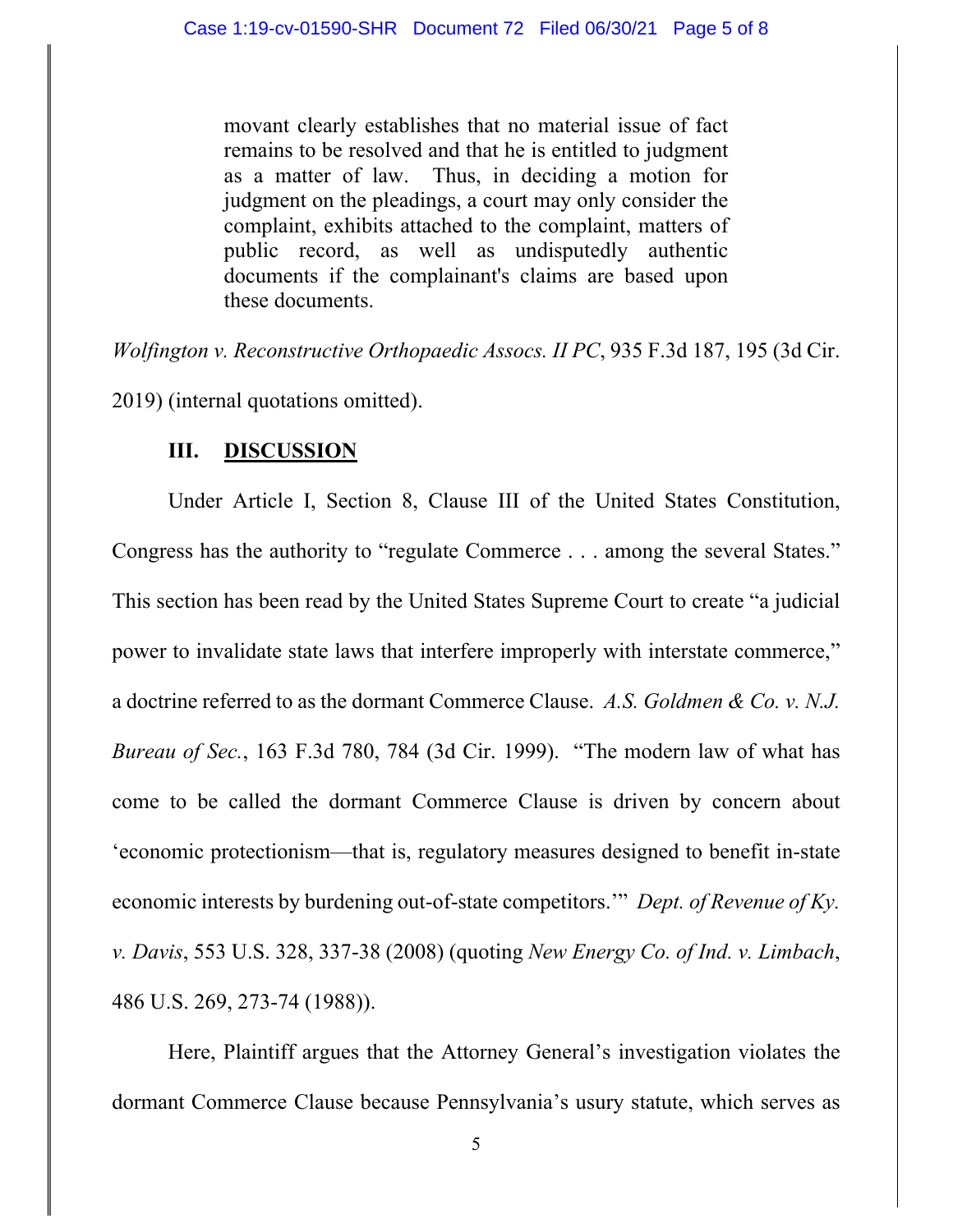the basis for the investigation, can never, under any circumstances, be constitutionally enforced against Plaintiff as an out-of-state entity.<sup>1</sup> Even assuming Plaintiff's reading of the dormant Commerce Clause is correct, this argument is not persuasive, as the Attorney General is entitled to investigate and test Plaintiff's claim that no part of the company's loan transactions took place in Pennsylvania. Holding otherwise would require the Attorney General to simply assume the truth of Plaintiff's averments that it has no relevant contacts with Pennsylvania and defer to Plaintiff's legal position regarding the type of conduct that may be regulated in conformance with the dormant Commerce Clause.<sup>2</sup> As the United States Supreme Court has explained, the "very purpose" of an investigation "is to discover and procure evidence, not to prove a pending charge or complaint, but upon which to make one if. . . .the facts thus discovered should justify doing so." *Okla. Press Pub. Co. v. Walling*, 327 U.S. 186, 201 (1946).3

<sup>1</sup> Defendant's motion also argues that its investigation of Plaintiff does not offend the Due Process Clause. A review of Plaintiff's briefing and pleadings, however, shows that it is not alleging that Defendant's investigation itself offends the Due Process Clause, only that the enforcement of Pennsylvania's usury statute against Plaintiff would offend the Due Process Clause. As such, the only constitutional issue before the court is whether the investigation of Plaintiff would violate the dormant Commerce Clause.

<sup>2</sup> The court does not find *Midwest Title Loans, Incorporated v. Mills*, 593 F.3d 660 (7th Cir. 2010) persuasive under the circumstances, particularly considering the Seventh Circuit's explicit acknowledgment that the Third Circuit would likely have reached a different conclusion. *See id.* at 667 (rejecting *Instructional Sys., Inc. v. Comput. Curriculum Corp.*, 35 F.3d 813 (3d Cir. 1994)).

<sup>3</sup> Plaintiff contends that the narrowness of the Attorney General's investigation demonstrates that the information being sought, even if acquired, would be insufficient to prove that Plaintiff engaged in actionable conduct in Pennsylvania. It is not the province of the court, however, to predict information that may be acquired during the course of an investigation and it would be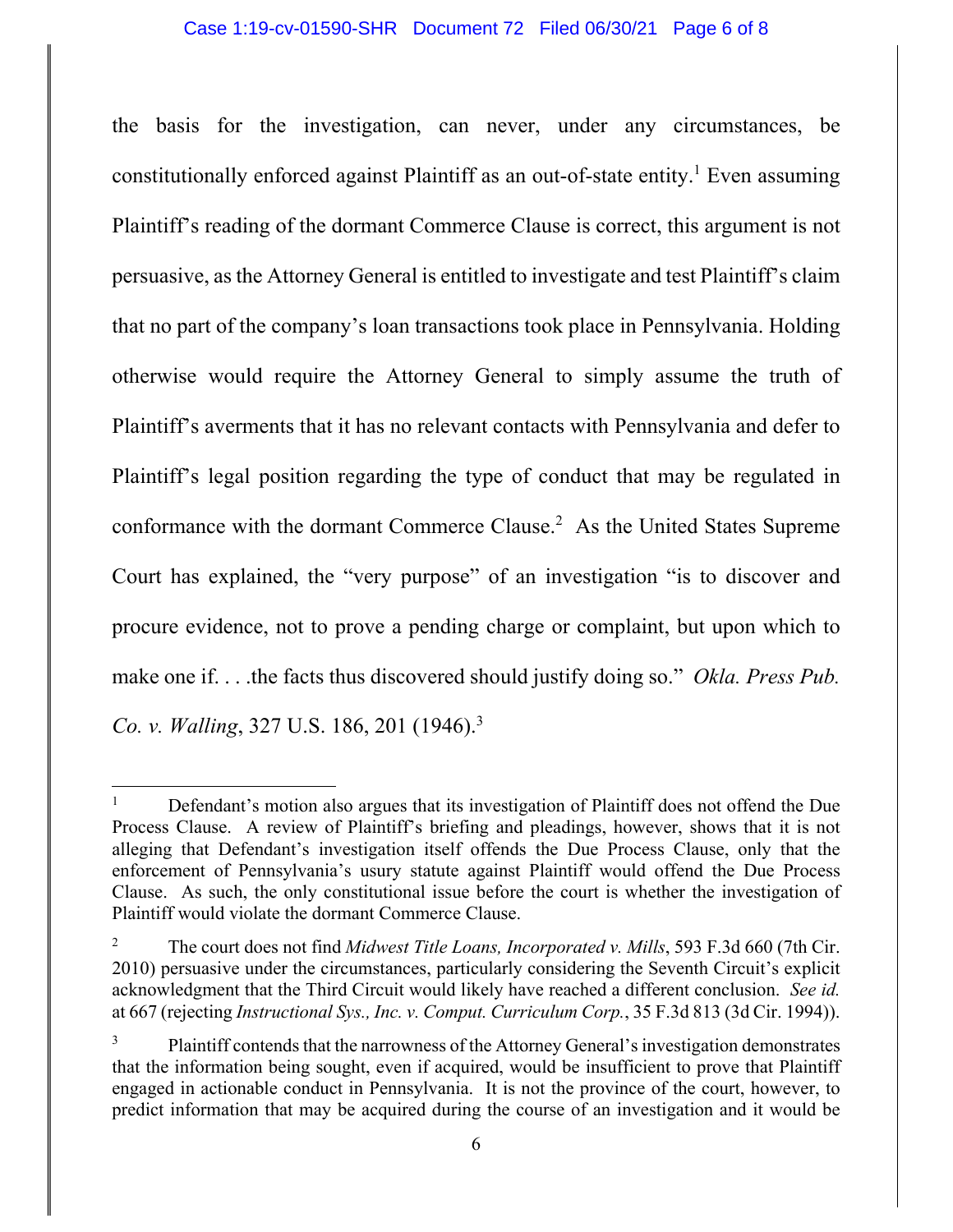Plaintiff is emphatic that all aspects of its lending transactions took place entirely in Delaware, and the court agrees that "the Commerce Clause precludes the application of a state statute to commerce that takes place wholly outside of the State's borders." *Instructional Sys., Inc*., 35 F.3d at 824 (emphasis added) (quoting *Healy v. Beer Institute*, 491 U.S. 324, 336 (1989)). But Plaintiff presents no persuasive authority that would bar the Attorney General from investigating the scope and extent of its conduct to determine whether its representations are accurate and whether the application of Pennsylvania law is appropriate. It would be improper for the court to usurp the Attorney General's investigatory authority with civil factfinding and injunctive relief at this stage, just as it would be premature for the court to weigh in on constitutional questions regarding the potential outcome of the investigation and theoretical enforcement of Pennsylvania usury law. Plaintiff's claim that the Attorney General's investigation is unconstitutional is therefore dismissed with prejudice, and because this eliminates Plaintiff's only claim that is ripe at this time, this action will otherwise be dismissed without prejudice.4

inappropriate for the court to weigh in on potential enforcement questions based on the perceived scope of an investigation.

<sup>4</sup> Plaintiff suggests that its constitutional challenge to the enforcement of Pennsylvania's usury statute is ripe because the investigation presents a threat of enforcement. The authority Plaintiff relies upon, however, concerns a First Amendment challenge to the constitutionality of a statutory regime itself, not its application under a factually-disputed context. *See, e.g., Free Speech Coalition v. Att'y Gen. U.S.*, 825 F.3d 149, 153-54 (3d Cir. 2016) ("Plaintiffs are suffering real costs as a condition of compliance with a regulation that they urge is unconstitutional."); *Lozano v. City of Hazleton*, 620 F.3d 170, 185 (3d Cir. 2010) ("Lozano and Espinal are direct